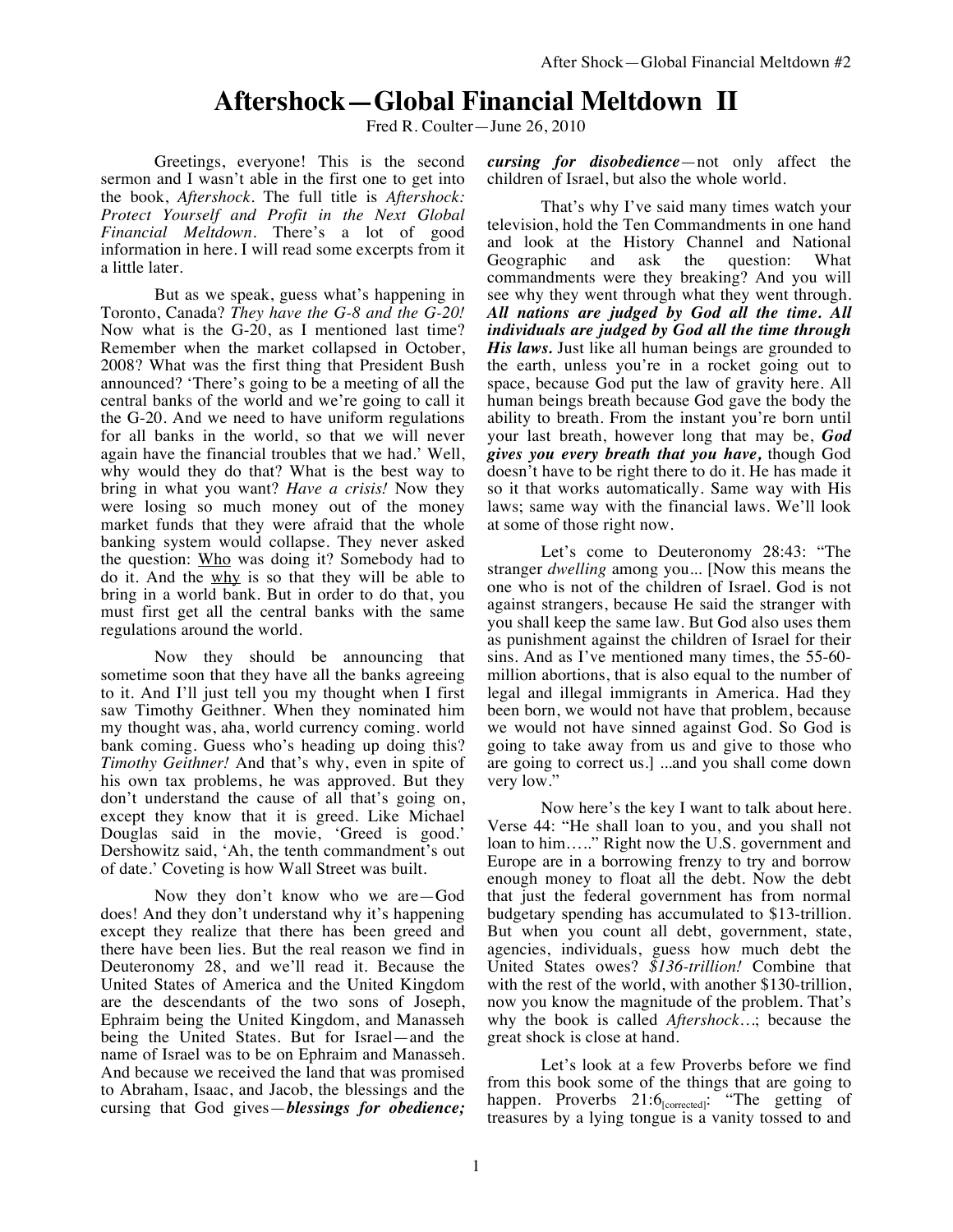fro by those who seek death." Isn't that something? Does that not sound like our banking system, our derivative system? And what I'm going to do, I'm going to get the audio that I did several years ago, *The Two-Trillion Dollar Meltdown*. You will see why this was coming. The authors of this book, *Aftershock*, predicted what would happen 'to the T' in 2006, two years before it happened in 2008.

Proverbs 22:7: "The rich rules over the poor, and the borrower *is* slave to the lender." So when it talks about back there in Deut. 28, He's going to put an 'iron yoke' on that through lending, that is the yoke of debt in interest. Did you know that it's going to take twenty-eight percent of the federal budget this year just to pay the interest on what we owe. Twenty-eight percent! Now when you look at the Tbill rates, what are they paying? They're only paying about one percent on most of it. The highest percentage is a thirty-year bond, but to buy it you have to pay a premium instead of par, you pay par plus five. So every hundred dollar increment, or thousand dollar increment, you're paying five dollars more per hundred, fifty dollars more per thousand to buy the note. So the first year you make virtually nothing. But if we have inflation, guess what's going to happen to the interest rate? Now think about this, if you had a house with an adjustable interest rate mortgage on it, and you were paying one percent interest, and we'll just use interest only—*one percent interest per year!* That means that in a year you would pay one thousand. That would mean your payment per month would be little less than a hundred bucks. What if that goes up to six percent? Now it's six thousand per year, and your payment immediately jumps to five hundred. Now you understand what happened to Greece.

Remember they've talked about Greece, the collapse of Greece, because they had debt, debt, debt, debt. And they had more debt than they could pay. They had their gross national product, whatever it was, if you took everything that was earned in Greece in a year, all of that would not cover the debt payment that they had due. And U.S. is following right close behind. Even if they get conservatives into the government, they're not going to be able to change the interest payment.

Let's come to Isaiah 24; it talks about what's going to happen in these times. And we're going to be facing really terrible times, times we have not understood. Isaiah 24:1: "Behold, the LORD makes the earth empty and makes it waste, and turns it upside down, and scatters its inhabitants.... [Now that's obviously when Christ returns. However, think about when disaster comes, the same thing applies.] ...And as *it is* with the people, so it shall be with the priest; as with the slave, so with the master; as with the handmaid, so it is with her mistress; as with the buyer, so with the seller; as with the lender, so with the borrower; as with the creditor, so with the debtor" (vs 1-2). When the financial collapse comes, that's exactly how it's going to be.

I didn't know it, but the San Benito Bank and the five banks associated with them, an investor came and bought all the shares at \$6 a share. Micah  $3:9$ <sub>[transcribers correction]</sub>: "Hear this, I pray you, you heads of the house of Jacob, and magistrates of the house of Israel, who hate judgment and pervert all equity. They build up Zion with blood, and Jerusalem with iniquity. Her heads judge for a bribe... [Isn't that something? That's called political donation—isn't it?] ...and her priests teach for pay, and her prophets divine for silver, yet they will lean on the LORD and say, 'Is not the LORD among us? No evil can come on us!'" (vs 9-11). So God says, therefore, Jerusalem is going to be plowed. It's going to be quite a thing.

Now let's come back here to the book of Isaiah, chapter ten. Quite a few places in here that talk about these kinds of situation. Isaiah 10:1: "Woe to those who decree unrighteous edicts, and to those who issue oppressive decrees.... [Sounds like some of our bureaucracies—doesn't it? *Yes!*] ...To turn aside the needy from judgment, and to steal the right from the poor of My people, that widows may be their prey, and *that* they rob the orphans! And what will you do in the day of judgment and destruction... [Because it's sure to come.] ...in the day of devastation which shall come from afar? To whom will you flee for help? And where will you leave your wealth?" (vs 1-3). Quite sobering words—isn't it? *Yes, indeed!*

Let's come back to the book of Amos. Look at all these Scriptures that talk about—and we'll see how this works out when we get into this book. This is kind of how people feel today. Sometimes you're almost afraid to turn on the news, because you don't know what other disaster's going to be announced. You don't know what's going to take place.

Amos 5:12: "For I know your many transgressions and your many sins. They afflict the just, they take a bribe, and they turn aside the poor in the gate. Therefore the prudent shall keep silent in that time; for it *is* an evil time... [Isn't that something?] ...Seek good and not evil, that you may live; and so the LORD, the God of hosts, shall be with you, as you have spoken. Hate the evil, and love the good, and establish judgment in the gate. It may be that the LORD God of hosts will be gracious *to* the remnant of Joseph" (vs 12-15). Now we hope that's so. We hope there's enough repentance. We hope that things can be turned around spiritually and can be turned around politically. But we are worse than between a rock and a hard spot. *We're between a rock and a hard spot and drowning in debt!*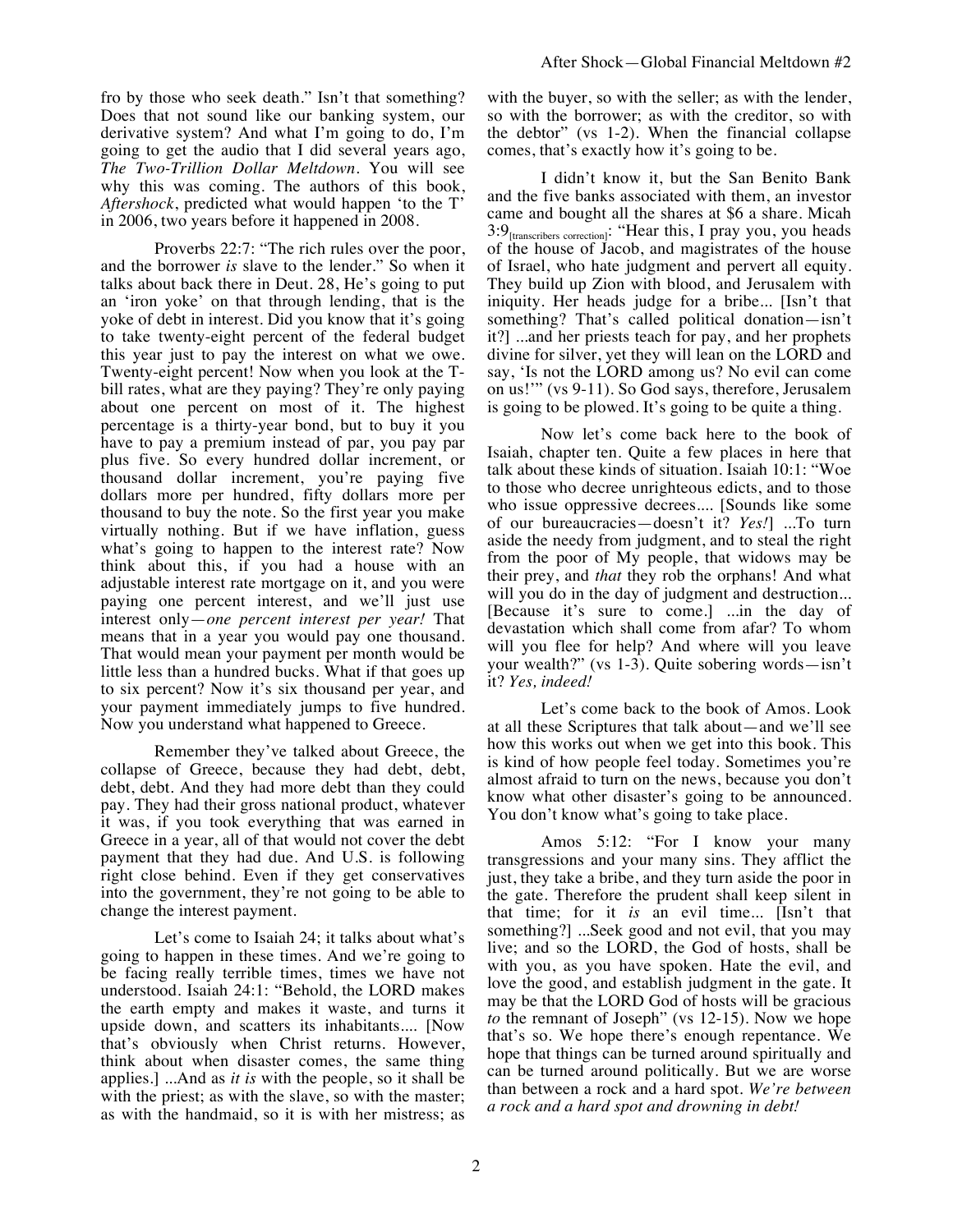Now I'm going to read some excerpts from this book—*Aftershock…*. Remember they predicted in 2006 what would happen in 2008. Now have you ever heard of an economic bubble? You know what an economic bubble is? That is when prices of everything go up, because of certain events, but the price increase is artificial. It's not because of real wealth. It can be because of stock market manipulation. It can be because of cheap money. That's how we had the housing bubble, cheap money. Then loans given to people that they knew would never be able to pay for them, plus the government mandated that Freddie Mac and Fannie Mae sell them to Wall Street. And Wall Street was mandated to buy them. So what do they do when they get these loans? *They look at them and they see that these loans are not very good.* 'But how can we sell them?' Well, we put a lot of good loans in a stack and put these on the bottom of the stack, and then we certify the whole package of loans and we sell them to an investor. Those have been sold around the world. Guess who owns bundles and bundles of them? *China!* So will some people hear a knock on their door one day and you find a Chinaman there with authorization to repossess your house? How about the businesses that they have bought?

*Aftershock: Protect Yourself and Profit in the Next Global Financial Meltdown,* pg. 6:

> They said in 2006 they saw six economic bubbles linked together holding one another up, all supporting a seemingly prosperous U.S. economy.

What happened? It's not just Wall Street that is greedy, homeowners are greedy, businesses are greedy, banks are greedy. What did they do? In order to draw out cash they refinanced as many as five times within a period of several years.

Home prices that high are not sustainable without a similar rise in the ability of the borrowers to keep paying those prices. So therefore it collapsed.

> Unlike in a healthy economy, in this falling multiple bubble economy the usual strategies of returning to our previous prosperity no longer apply.

That's why there's no rebound. That's why everything is still flat and going down.

We have in fact entered new territory. The worst is yet to come.

Stock market bubble: Where did it go to? Fourteen thousand, real estate bubble, houses doubling in price in just a few years. And what they did, they looked at the statistics and said, 'Well, the housing prices have been going up since the '40s. They'll continue to go up, but people's income didn't. So you have the stock market bubble, you had the real estate bubble, you had the private debt bubble. Everybody could get a credit card. There for awhile Dolores and I would get four or five credit card applications every week! 'You're approved for ten thousand. You're approved for fifty thousand.' Well, we didn't get any of them.

> Now is the time for someone to cheer you up. Now is the time to get it right because you won't care in three years if someone cheered you up today. What you will care about is that you made the right financial decision.

Now the rest of this book, when you go through it, it's only bad news for your personal economy if you don't do anything about it.

This is quite a book. I recommend that you get it. I'll give you the things here, pg. 25:

You know it's a bad economy when:

- Your bank returns your check as insufficient funds and you have to call them and ask if they meant you or them.
- When the most highly paid job is now jury service.
- When people in Beverly Hills fire their nanny's and are learning their children's names.
- When McDonald's is selling quarterounce hamburgers.
- Obama met with small businesses, G.M., Chrysler, Citi-Group, and G.E. to discuss the stimulus package.
- Hot Wheels and Matchbox cars are now trading at higher prices than G.M. stock.
- When you get a pre-declined credit card in the mail.

Here are the bubbles and they all broke at the same time. (There are three more bubbles waiting to break):

1.Real estate bubble

Isn't that true? How many empty homes are right here in Hollister, and how many bank repossessions are selling for fifty percent what people paid for them three years ago? *Every one of them!*

> 2. Stock market bubble 3. Private debt bubble

Don't you hear that all the time? Watch the news. There are two things that you need to watch in the advertisement on the news:

1) Buy gold. But most people don't have enough to buy gold, because when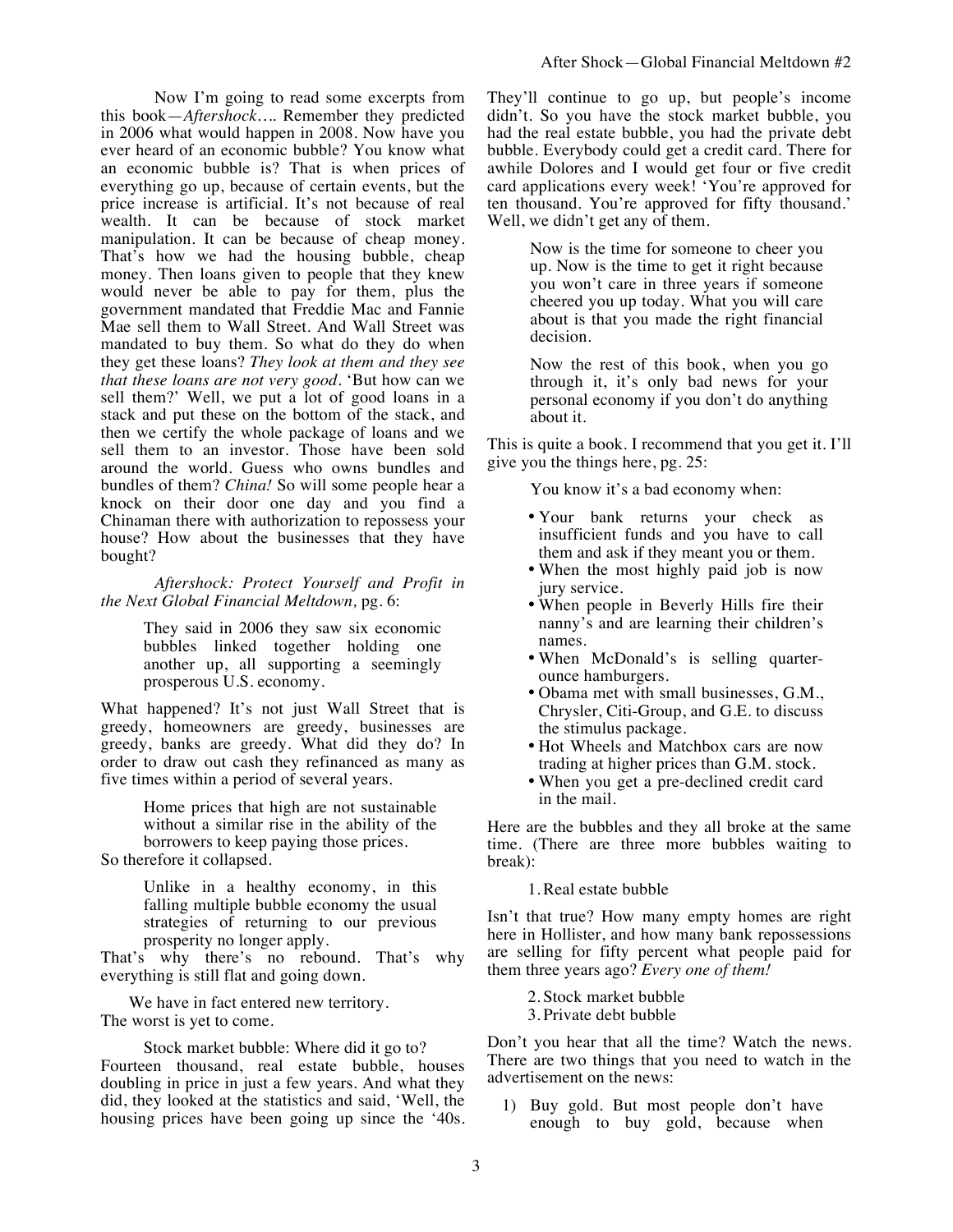everything falls down, gold is going to be the only thing, silver and maybe platinum and a few other things, have any value.

2) Is the taxman after you? How to get rid of your credit card debts. How to declare chapter seven bankruptcy.

The third bubble is the *private debt bubble—*we just covered that. Now I've been saying for fifteen years, 'Get out of debt.' Some people listened; some people did not. We don't run people's lives; you have to choose. The next one to break was:

4. Discretionary spending bubble

Which is hit right now. Retail sales in department stores are down, guess how much? *Twenty percent*. Sporting goods are down, all the discretionary spending, all of the vacationing, all of the things that people spent money on. Those who are wise are holding on to their money and they're not spending and they're not going in debt.

> These bubbles began to burst in the bubble quake that rocked the U.S. and world economies in late 2008 and 2009.

And the stock market today up at 10,000, way over priced. It's coming down, you wait and see.

5. The dollar bubble

6. The government debt bubble

Then it shows how those things took place. Let me come over here to pg 46:

Pop goes the private debt bubble: The full debt crisis hasn't kicked in yet, but it's going to. Private debt bubble will prop up twice. In phase one, bad loans go bad.

In phase two good loans go bad. Think about that. How many people are going to lose their jobs? Look what's going to happen down there in the Gulf. That's going to create economic havoc of unbelievable magnitudes. Because there will be people—and it will be a domino effect. You've seen the pictures of dominos, you just start one and they all fall right to the end. People lose jobs, can't make their payments. The people that are supposed to receive the payments cannot now make their payments and right on down the line. That's going to happen on a massive scale down in the Gulf.

Now remember, all the things that we talked about up to this point happened in relatively good economic times, didn't they? But Phase Two, the Aftershock, will be far less gentle on the banking system. So it's going to go down. We're going to be looking at unemployment—what do you think unemployment's going to come to? Anybody guess? *Probably between twenty and thirty percent*.

Aftershock: Phase Two

This is what's going to happen:

Pop goes the dollar.

Now how you going to know the dollar's falling out of bed? *No one will take it*. When you see on the news that the government had an auction where they could not sell the treasury bills, the government and the dollar debt have collided together, and it's going to fall.

> pg 68: Most foreign-held investments in dollars won't flow out of the United States, they will go to money heaven.

You know what money heaven is? Money heaven is this: You hold a note for a million dollars against a building over here. They can't pay it, now the building is only worth \$200,000, so you lost \$800,000—went to money heaven.

Let's look at Proverbs 23:5—the Bible even talks about that: "When your eyes look upon it, *it* is gone! For surely *riches* make wings for themselves, and they fly *into* heaven like an eagle." That's where they got the money heaven. What's going to happen when you to go the store, and it will happen. They say, 'Sorry, no checks. Sorry, no credit cards. Do you have any cash?' *Yes, I have a hundred dollar bill!* 'That's worth fifty.' Give you an example.

> Remember Bear-Stearns. All the foreign investors invested in Bear-Stearns. In early 2008 the value of its stock went from about \$28-billion...

So here you're holding the stock. You paid so much for it, they say the value is so much for it—\$28 billion—guess what it went down to?

...\$2-billion

Practically over night. And that's where the \$26 billion went to—money heaven.

> When the dollar bubble falls, all foreign held investments in dollar denomination assets will not have a chance to run out of the United States. Instead that capital will go to the same place your home equity went when the housing bubble popped.

I remember I went down to pay the insurance on the house. The insurance agent said, 'Well, what is the value of your house with all the prices and everything going up?' I said, 'Well, I think it's all artificial.' He says, 'Well, I think your house is worth over \$800,000 now.' I said, 'I don't want to insure it for that much.' I said, 'If it burned down tomorrow, what would it cost?' He said, '\$600,000.' Since then I've reduced it down to what it should be, \$300,000. So when it falls, it's going to fall.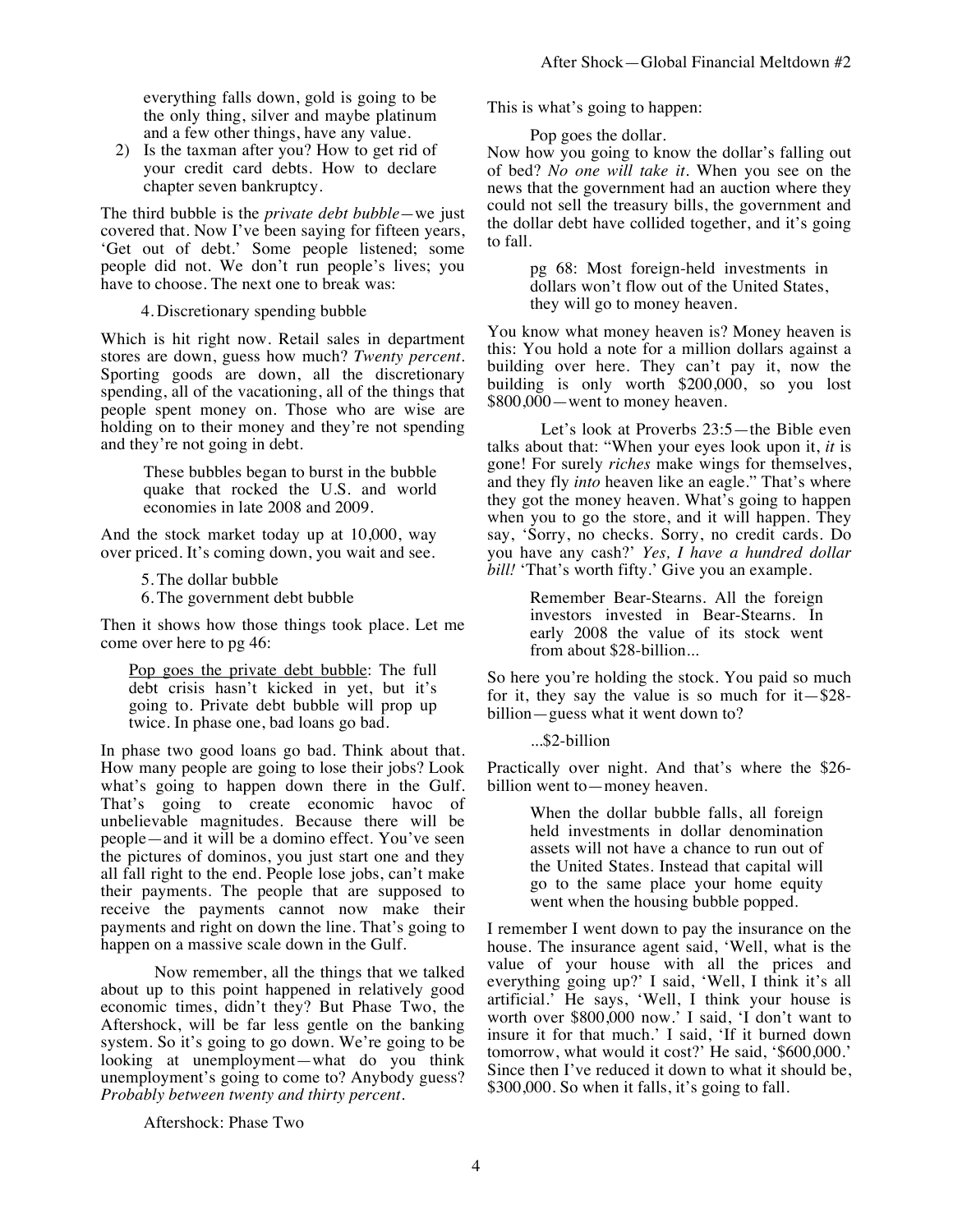It will go to the same place your 401k and other retirement account funds went when the stock bubble dropped to half its peak value.

That means—nothing.

The value of the dollar can and will fall very rapidly so rapidly that most foreign investors won't have the time to sell. Only those who sell early will escape money heaven, which is big motivating factor to sell off as the dollar starts too fall.

But too late! Panic selling, everyone wants to get rid of it then. Then he gives some recommendations what to do with that. I won't go through those.

> pg 75: Our debt... [United States] ...is five times our tax income.

Now think of this. Could you go to the bank and say, 'I want to borrow \$500,000, but I'm only worth \$100,000 and my income is only worth \$25,000.' The bank says, 'Oh, that's wonderful. Yes, we'll lend you the money.' Well that's what they've been doing with these government bonds.

> People used to compare GDP partly, that is gross domestic product, as a way of making debt look smaller and more manageable than it really is.

But it's not. As of May 2009, sixteen cents of every dollar spent by the U.S. government is being borrowed and in 2010 it's getting up close to thirty cents borrowed. Now give you an example of the problems that they're headed for. What did they do just yesterday? *They voted not to pass the \$100 billion jobs and stimulus bill.* Going to end unemployment benefits. 'Oh, hooray, we're not adding to the debt. Aren't we good.' Guess what's going to happen out in the countryside? All those folks receiving unemployment, they can't get a job.

Now that's going to make things even worse. So we're at the point, the more you try to do, the worse it's going to get. So even if there is a change—just suppose the Republicans sweep everything and get in and they control everything and they cut spending and they cut all of those things, they haven't removed one dime of debt. They're going to have to pay for it.

## (go to the next track)

Now this is a good book because it gives you the history of buying and selling and trading, and things like this. He shows it started out with bartering. Then it was too much to carry around, all the stuff for barter, so they went to metal coins, gold and silver and copper. Now even some place down in the South Pacific islands they still use rocks, round rocks with holes in them. The size of the rock equals whatever the denomination of the currency would be.

Then that became too difficult, because people were carrying it around, robbery, you have to have a bank. All of the old western pictures show what? Robbing the stagecoach of its silver and gold money. So they said, okay, paper money. So then they have all these banks, and they first started out saying that this currency certificate is worth so many ounces of gold. They used to have that with United States currency, even through to 1934. So then paper money worked pretty good, but then you could steal that, too.

Think about a payroll for a big company, a manufacturing company of a thousand employees and every week they get \$200. You've got to have \$200,000 cash. So you have to have a little bureau within your business there where you have cash counters and they put in the envelope, and put the name of the person on it. Then come on Friday you pass out the envelope with the money in it. That's how they actually did it in Ambassador College when I first started there in 1961.

Now, paper checks. Hey, that's a good deal. Write your own money. You don't have to carry it around with you. You can write what you need. The store takes it, everything's just fine. Well, Dolores went into Knob Hill, the local grocery store over here, and normally she writes a check and they take it and process it through and put it in the cash register. Well, she wrote out the check and he puts it in a reader and hands it back to her. She said, 'Well, what's this?' She said, 'The transaction has already taken place. You can do what you want the check.' So then it went to electronic transactions with credit cards. Now all of us have credit cards of one kind or another—right? *Yes!*

Then they came out with debit cards. Then they came out with swipe cards. You know what a swipe card is—don't you? You put it on your key chain and you have just a little bar code on there and you don't have to have a purse. Of course, that could be stolen. That could go pretty fast. So then it went from, he says:

> Evolution of Money: From Barter to Barcodes.

And he's leading up to something very important. He doesn't say the *mark of the beast* here. This is why they're having the meetings in Toronto, later South Korea. They're going to get the whole banking system uniform worldwide. For what purpose? Not the chip yet. You can't bring that on yet. *A global currency!*

Now in the book the world currency, he said the biggest problem was the disparity of wages around the world. The biggest problem with money from different countries was the exchange rate and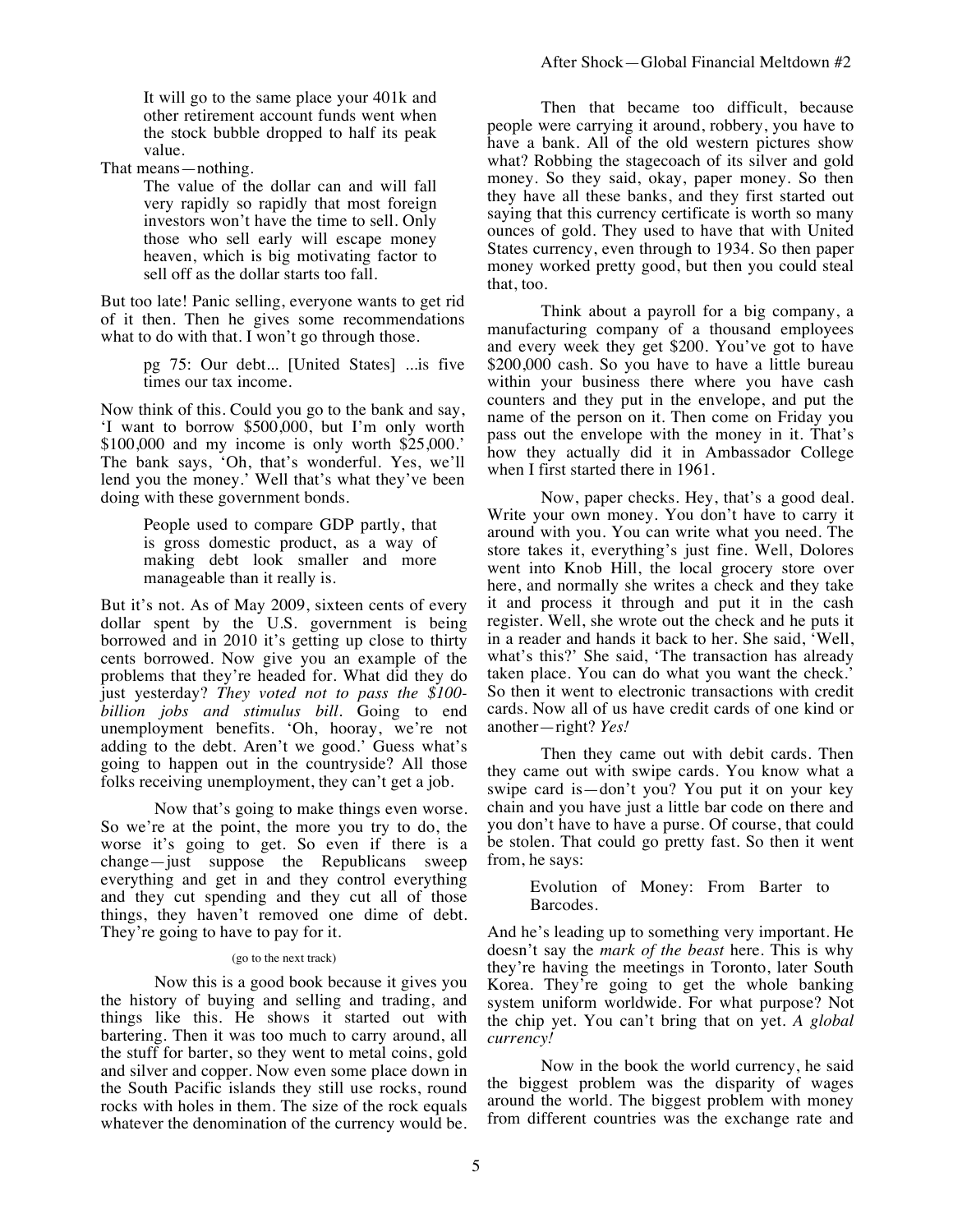that could be manipulated. That's how Rothschild took over the Bank of England. He manipulated the money and the stock market. He told everyone Britain's losing one day, stood there, and he was hailed as a savior, and he bought everything at pennies on the dollar, or schillings on the pound, however you would want to say it for England. But he knew, because he had carrier pigeons send a message to him that the British were winning. The next day the news came and everyone said, 'Oh, thank you for rescuing us.' Well, he made money going down, and then everyone wanted to buy their stock back, so he sold it back to them higher, higher, and higher prices. So he made money coming and going. That's how the moneychangers make the money.

There is coming a world currency. How do they bring it in? *Start uniform rules for banks!* Then what happens? What have we been talking about all this time? *Debt!* He calls is the IMU, the *international monetary unit*. Isn't that wonderful? Now he gives the history of how all of these things took place here. Let me tell you how he says it's going to happen.

Short Term Paying, Bubble Quakes, and Aftershock: In the bubble quake in late 2008, the stock market fell dramatically and major banking institutions collapsed. In all four big bubbles started to pop: real estate, stock, private debt, discretionary spending. Next in the aftershock these bubbles will fall further and two more bubbles will burst: the dollar bubble and the U.S. government debt bubble.

After that there will be the *Euro* bubble, there will be the *Yen* bubble. There will be the *Yuan* bubble, because it says it's going to get worse in the other countries when the United States collapses. It will collapse, monetarily, you cannot stop it; the debt is too heavy; it is too unbelievable. There is no way that you can pay this back under any circumstances. We have been boxed into a corner as all nations of the world have been boxed into a corner. And when they agree on this G-20, look for not too long a period after that, that they are going to let everything collapse everywhere.

> pg 185: The next step in the evolution of money...

And he uses science, technology, economy, and politics going all the way from bartering down to electronic transfers.

> The next step in the evolution of money will be the development of an international agency.

They already have it. What is it called? *The Bank of International Settlements, the International Monetary Fund, and the World Bank.* Did you know that in Basil, Switzerland, where the Bank for International Settlements is located, is an independent sovereign nation within Switzerland? Has its own laws, its own police force. No one can touch it, no court, no law. Sound a little bit like the Vatican—right? There's another place similar to it, it's called London, one square mile in the middle of London. That isn't owned by the British government, that's owned by the bankers. Now I don't know what they have in Washington, D.C., but I would tend to think they have something very similar to it.

> The next step in the evolution of money will be the development of international agency, the global equivalent of an international central bank.

Now, what have I preached for years? That's coming—right? *Yes, indeed!*

> That bank will manage a single international currency that is entirely electronic.

Now that's not quite the mark of *the beast* yet. Remember when I gave the sermon when they first came out with the digital angel. I said, 'The mark of the beast is here.' Yes, that's what they were planning, but they had some problems with it. Once they injected it into the arm or anyplace in the body, it migrated. Another problem they had long term was it caused cancer. So they have to figure something out, but it's coming. Now we'll read the Scriptures in just a minute. There has to be the political power and political will, and there has to be the economic power and economic will run by the elite of the world. They are the ones who are making everything go the way it's going today.

Now Dr. John Coleman in Carson City, Nevada, calls it the *Committee of Three Hundred*. Entirely electronic! Is it wrong to have electronic currency? *No!* You have a credit card? That's electronic currency. You do banking with your computer over the Internet? That's electronic currency. Is it wrong to have automatic deposit of your money in your banking account from the company you work for? *No*, that's not the *mark of the beast.* How about if they do an identification on the iris of the eye, is that the mark of the beast? *No,* that's your eye, unless your eye's a beast. How about a fingerprint, is that the mark of the beast? *No,* that's a fingerprint. We'll look and see what the mark of the beast is. Continuing on he says:

> We are not saying that this will come quickly or easily, but eventually it will come. In time old fashioned cash strapped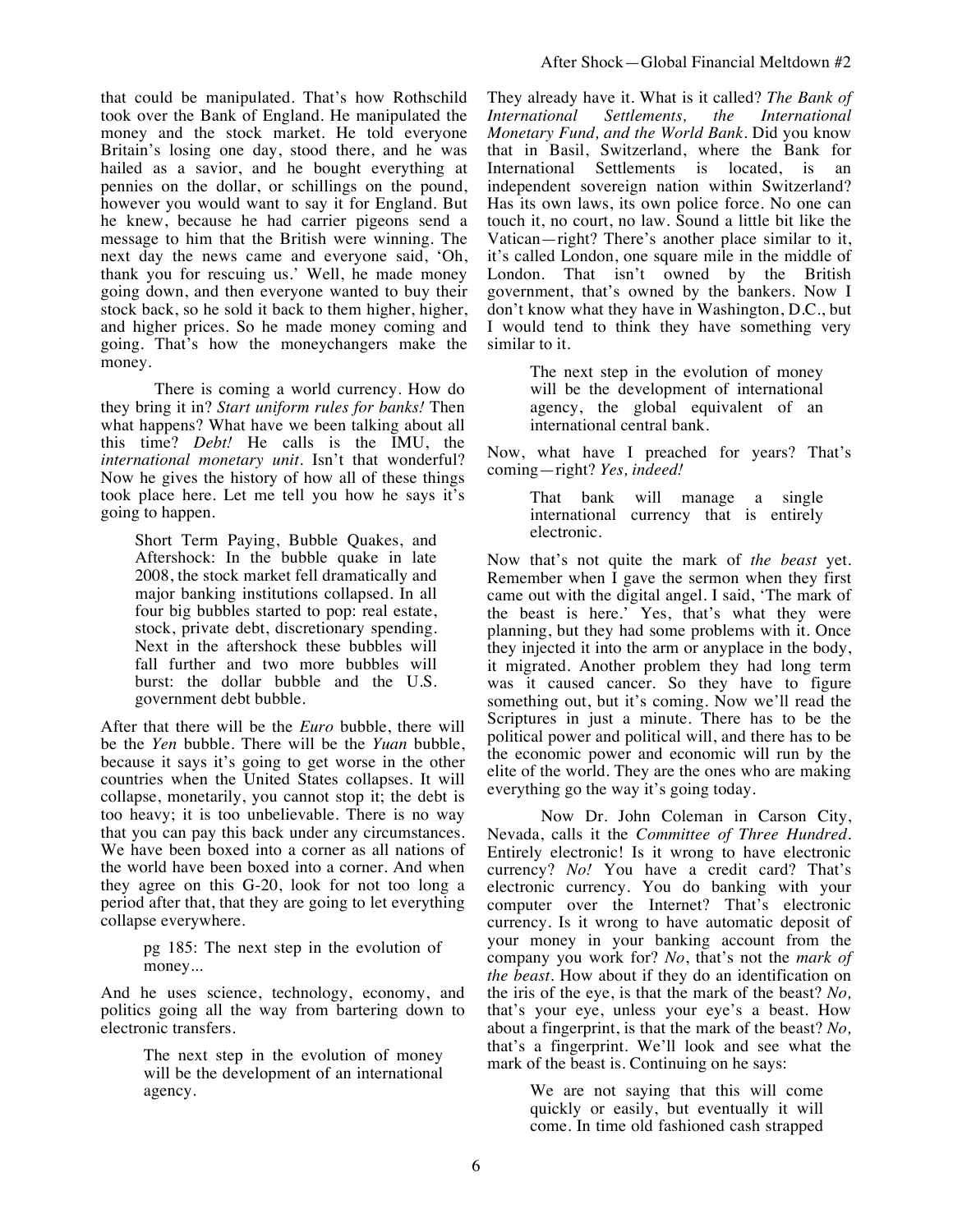under the mattress will become as useless as a manual typewriter.

Except when there's no electricity.

Why a single international currency? Because it will be necessary to avoid repeating the pain of another global bubble quake. A single international currency will eliminate the problems with foreign exchange. There will be no balance of payments problems...

It's like in the United States. Free trade in the United States using a single currency, it doesn't matter how much California sells, there's no balance of payments with any other state. Or likewise how much people buy and sell. They will eliminate that. I wonder what George Soros is going to do. That's how he made his money.

> ...and the currency exchange making currency bubbles.

Like our current dollar bubble. You go on and you read the value of the yen compared to the dollar, compared to the pound, compared to the deutschmark, compared to the Chinese Yuan. They all have different values. I think the value of yen is somewhere right around now about 91, ninety-two, somewhere there. The Euro used to be a 146, until the latest thing. Now it's one 22 in relationship to the dollar. The Australian dollar is worth 90-cents to the dollar. The Canadian dollar is about worth 94 cents to the dollar now. You know which banking system wasn't affected by this meltdown? *One banking system in the world, Canada!* So they're making many of their regulations similar to Canada. Where is the G-20 meeting today while we're speaking? *In Toronto, Canada!*

> It will also block us from spending our way into huge foreign trade balances, like our current international trade deficit bubble. And because a single international currency is the most technologically and economically efficient form of money at this stage of our societal evolution, it eventually becomes the best option.

Now, when all the banks go under and all the money markets go down at the same time, now what are you going to do to the labor force? You're going to equalize wages around the world. Everybody's out of work.

Will nations resist it every inch of the way?.... [Absolutely—*for a while*.] ... But eventually they will come around for the same reasons that evolution always occurs because it beats the alternative. In the long view the global economy requires a global currency. Why an electronic currency?

I don't think they will be able to go straight to an electronic currency. I think they will have to issue the real thing for a while and maybe have checks for a while.

> Because money, like every other human technology since the stone age evolves through time following the principles of material substitution and energy substitution and energy substitution which we explained in more detail on our website.

Hard to believe? *Actually we are already, almost there.* 

> A likely scenario on how an international currency will evolve or come about: The natural solution to the bubble quake and aftershock will feel as unnatural to many Americans as giving up baseball, but sooner or later major social and political changes, even a single global currency operated by a central administrative agency are in the cards for us.

> After the temporary global mega depression, the international electronic currency operated by a central administrative agency will eliminate foreign exchange problems. We don't know what this new currency will be named, but for convenience we will call it 'IMU.'

Short for *international monetary unit*.

At first the IMU will simply be a merger of the Euro, dollar, and yen. Other strong democracies such as Canada, Australia, will then join. Then use of the IMU spreads around the globe since a country does not have to be a member of a governing group in order to use IMU. IMU will be far cheaper for society to administer than cash. They'll be no expensive bills to print or coins to mint. There will be no cash to steal. IMU will be inflation free because the system that controls the supply of IMUs will be set up to avoid it. For more information on IMUs and its adoption see aftershockeconomy.com

—tell you more about it. It's already planned. There it is. I don't need to read any more out of this book.

Let's come to Revelation 13; let me state something that's really important to understand, which is this. Until this electronic age that we are in with the last twenty years, no Bible scholar could have a clue as to what the *mark of the beast* would be. You couldn't tell him, *We're going to have electronic stuff*. 'What's electricity?' *Well, you won't*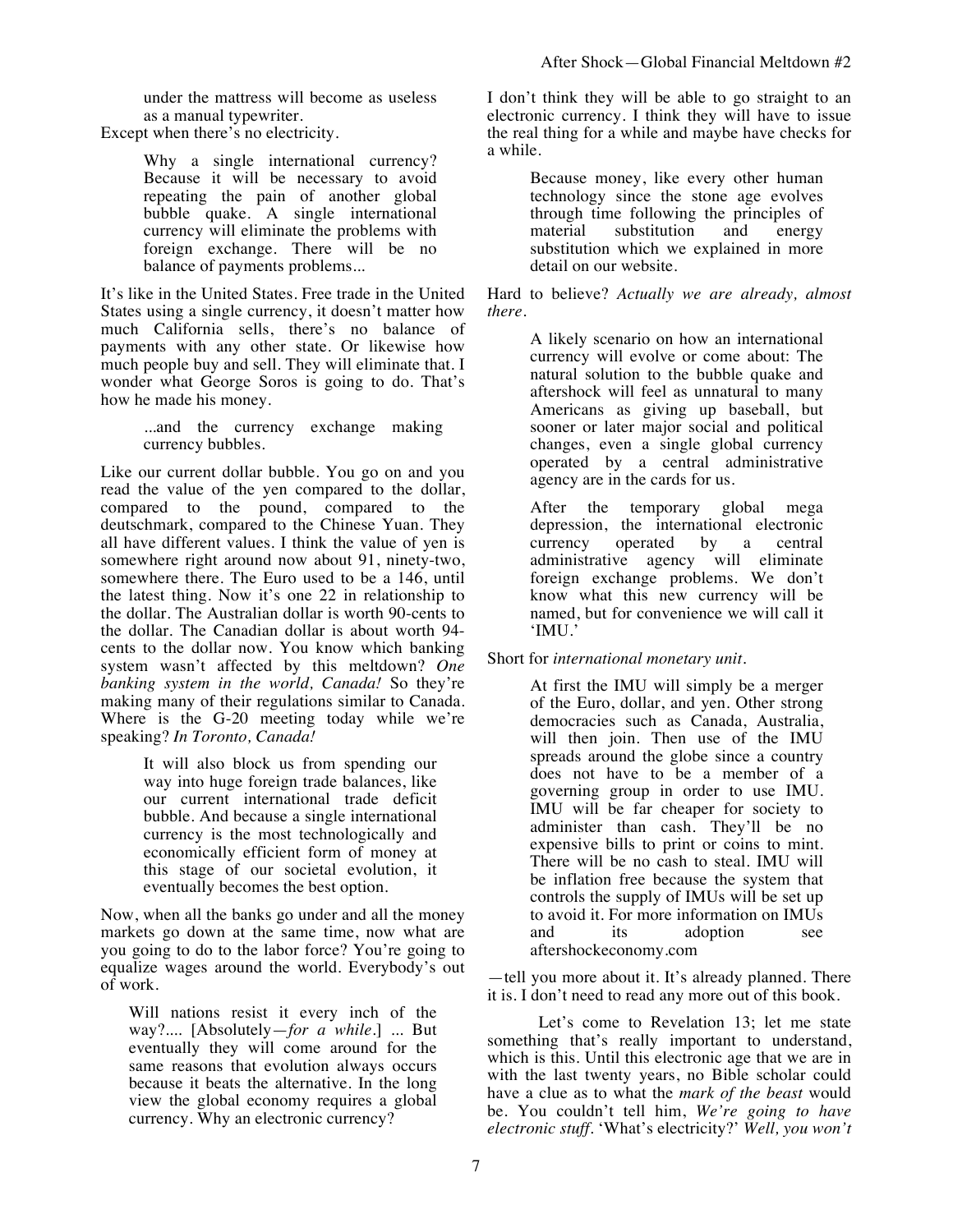*have to carry any coins, you'll be able to carry a plastic card*. 'What's plastic?'

Now, first you must have the political system. What was the favorite thing that Rothschild used to say? 'Let me control the money and I don't care who runs the government.' But he did and put in the people he wanted. Now once you get this system set up, they can't tell you right at first, 'Oh, we're going to do this. Oh, we're here planning for an international bank.' No, they're saying, 'What we're doing is getting all the regulations of the banks coordinated so we can avoid the financial pain that we've had. Don't you think that's a good idea, wouldn't you like that so you don't become unemployed and your money is not just disappearing?' Or as they say in the book, gone to money heaven. That's been in Proverbs long before he wrote the book, 'fly away to heaven.' Now this system is going to have to look like it comes from the people.

Revelation 13:1: "And I stood on the sand of the sea; and I saw a beast rising up out of the sea... [Now we know from the book of Daniel that a beast equals a kingdom, plus the king is also synonymous with a kingdom. It talks about Nebuchadnezzar and his kingdom. Nebuchadnezzar represents the kingdom, but all of the people in the empire are part of that kingdom. So this beast rising up out of the sea, which we know from Rev. 17, are peoples, nations, languages, and so forth.] ...having seven heads and ten horns..." These are leaders of a system. I've said for years that it's going to be a worldwide system with regions of the world. There was a plan for America, I don't know whether they're going to get it through or not. May be with the things they're doing now, the way the economy is, they won't have to do it, which was, follow the pattern of Europe. Bring all the nations together, merge with them a common currency, called the Euro, and then you can eliminate the borders.

So they wanted to have Canada, United States, and Mexico all merge together in one political setup. Then they said we would have the amero. Even someone sent me a silver minted proposed amero dollar. Well, with the Euro going the way that it is and even the threat of Germany withdrawing out of the European Economic Union, at least the monetary union—I don't think it will, because Germany conquered Europe through the European union. But look at it. You can't say, let's follow this pattern over here, because the Euro is about ready to fall apart just like the dollar.

See, the key in the whole thing is this: all the major currencies must collapse simultaneously. Now how do you get them to do that? *Get them in debt; so much they can't pay it!* That's why Greece was so important. There's Spain, there's Portugal, there's Ireland, there's France. Did you know that in Greece they retire at 53? Did you know in France they retire at 55? And Sarkozy had a proposal out, 'Well, we're going to raise the retirement age to 60.' Riots in the street for one day. The whole economic system has to collapse in order to make people accept it. So here's the system that's going to come out of it:

"...seven heads and ten horns, and on his horns ten crowns, and upon his heads *the* name of blasphemy. And the beast that I saw was like a leopard... [Now what's it's doing, it's combining the beast from Dan. 7. This is combining the substance of the past empires of Babylon, Persia, Greece, and Rome. And, of course, all of us come out of that system—don't we? What do our state houses look like, our capital look like? What is the Supreme Court look like? It looks like it came from Greece and Rome, yes. Rome is the system combined with all the others. You've got to get the others.] ...was like a leopard, and his feet like *the feet* of a bear, and the mouth like the mouth of a lion; and the dragon... [Who is what? *Satan the devil!*] ...gave him his power, and his throne and great authority" (vs 1-2).

Turn back to Luke 4. When men leave God, they put themselves under the authority of Satan the devil, just that simple. People think, 'Well, I'm still a free moral agent.' Yes, Satan will let you think you're still a free moral agent, all this sort of stuff. Luke 4:4: "But Jesus answered him, saying, 'It is written, "Man shall not live by bread alone, but by every Word of God"'.... [That's how we're to live our lives.] ...Then the devil led Him up into a high mountain *and* showed Him all the kingdoms of the world in a moment of time.... [That includes the one that is prophesied in Rev. 13.] (Notice what he told Him): ...And the devil said to Him, 'I will give You all this authority, and the glory of them *all*; for it has been delivered to me, and I give it to whomever I desire. Therefore, if You will worship me in *my*  presence, all things shall be Yours'" ( $vs$  4-7).

That means to worship as God. Now what does this tell us? Who controls the super-elite and the super-rich of the world? *Satan!* So this is an amalgamation of all of that, and isn't it interesting that the G-20 represents all of these countries. Here's the resistance that comes. There's going to be resistance! Revelation 13:3: "And I saw one of his heads *as if it were* slain to death, but his deadly wound was healed; and the whole earth was amazed *and* followed the beast." Now it goes from the government system into the leader of it.

Remember he said, 'Yes, there's going to be resistance.' Yes, plenty of resistance until when? *Until you can't buy anything*. Until you have run out of food and you have no more gasoline, and none of your credit cards work, and your money is obsolete. Maybe you can last a little longer if you have some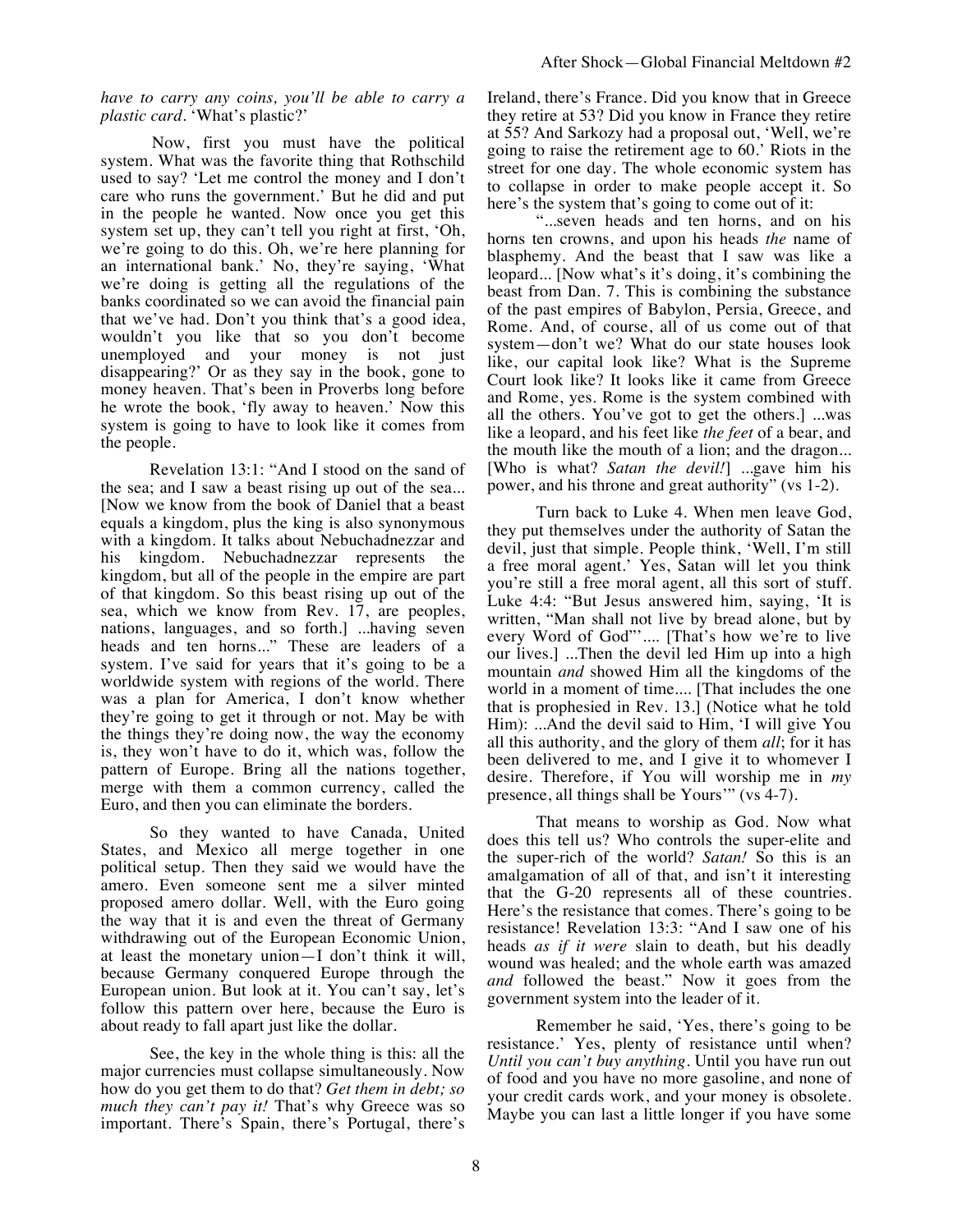gold and silver, but sooner or later the world will accept the IMU. It's just going to happen.

What I picture is this. After they accept it and get it working and see how good it works, Satan is going to give them a benefit right up front. There's going to be re-employment, production, factories going, homes building, people prospering. And what's going to be said, 'Look how good this is. No balance of payment problem—isn't that wonderful?' And all the nations that have been dealing with us they have to buy our bonds in order to have U.S. dollars to buy goods from us.

So there's the resistance. He receives a deadly wound, but he was healed. "And they worshiped the dragon... [Now when you understand about all world religions, they all worship Satan. What does it say of Satan in 2-Cor. 4:4? '*He's the god of this world.'*] ...who gave his authority to the beast.... [Now what was the authority that we read of back in Luke 4? All the nations, he said, 'all this authority has been given to me.' So what does he do? *He transfers that authority to the beast*.] ...And they worshiped the beast, saying, 'Who is like the beast? Who has the power to make war against him?"" (v 4). So there's going to be some kind of treaty go along with it that is going to do something with all of the nuclear weapons. And now that you have an international currency, and you cannot trade in any other way, you can choke off any nation, anytime you want to. So all they have to do to bring every nation in line, say like North Korea, cut off everything, no trade, no money, no nothing. Pretty soon they'll come hat in hand—won't they?

"And a mouth speaking great things and blasphemies was given to him; and authority was given to him to continue *for* forty-two months.... [That is after the deadly wound was healed.] ...And he opened his mouth in blasphemy against God, to blaspheme His name, and His tabernacle, and those who dwell in heaven. And he was given *power* to make war against the saints, and to overcome them... [There's going to be a martyrdom of saints. Why? *Because we will not take the mark of the beast!* That's why! Because it's going to be designed in such a way, as I explained in the sermon series: *Controlling the Human Mind*, that they will be able to control people electronically from satellites. You don't believe that, watch the movie, Enemy of the State.] **...and he was given authority over every tribe and language and nation**" (vs 5-7).

*A world government that's going to come through the establishment of a world monetary system.* That's how it's going to come about. It's not going to come through Europe in the system that they had of regionalizing, and so forth. Now I'm sure they will still have trading regions, but they're not going to try and bring in four or five extra currencies and then gradually get it to a world currency as they had discussed many times in the past. That is obsolete.

The question was: those who dwell in heaven, who dwells in heaven? *God the Father, Jesus Christ, the angels, yes.* And hasn't Satan always done that? *Yes!* He's going to be a worldwide dictator. They can't bring it in politically. You're not going to bring it in by election—are you? How are the nations going to vote for someone they don't know, haven't even heard of. But *if* you have the international agencies there, and *if* you have the monetary system all controlled, and *if* you have the political system all controlled, there's very easy to do.

Verse 8: "And all who dwell on the earth will worship him, whose names have not been written in the book of life of the Lamb slain from *the*  foundation of *the* world. If anyone has an ear, let him hear" (vs 8-9). In other words, understand this.

Verse 11: "And I saw another beast rising out of the earth; and he had two horns like a lamb, but spoke like a dragon... [Now he's going to be the partner, the *spiritual partner of the beast* who is the political power.] ...and he exercises all the authority of the first beast before him... [You wait and see, there is going to be a revival of a unified religion in this world, accompanied by miracles. This false prophet is going to be able to carry out those miracles and people will believe.] ...and he causes the earth and those who dwell therein to worship the first beast, whose deadly wound was healed…. ['This is our messiah, this is God manifested in the flesh.'] …And he performs great wonders, so that he even causes fire to come down to the earth from heaven in the sight of men.... [Going to be the real thing. Some people say, 'Well, is it going to be a hologram from satellites out in space?' *No,* it's going to be the real thing.] ...And he deceives those who dwell on the earth by means of the wonders that were given to him to perform in the sight of the beast, saying to those who dwell on the earth that they should make an image for the beast, which had the wound by the sword, yet was alive" (vs 11-14). They can make many images.

How about tee shirt manufacturing? 'Viva la president,' or whatever language it is in. 'All hail the beast.' To make an image, so idolatry's involved. "And he was given *power* to give life to the image of the beast, so that the image of the beast also could speak; and he causes everyone who will not worship the image of the beast to be killed"  $(v 15)$ . So there's the martyrdom started. Going to have to worship him first.

Then they have to have total control of the rest of the population. That's when the *mark of the*